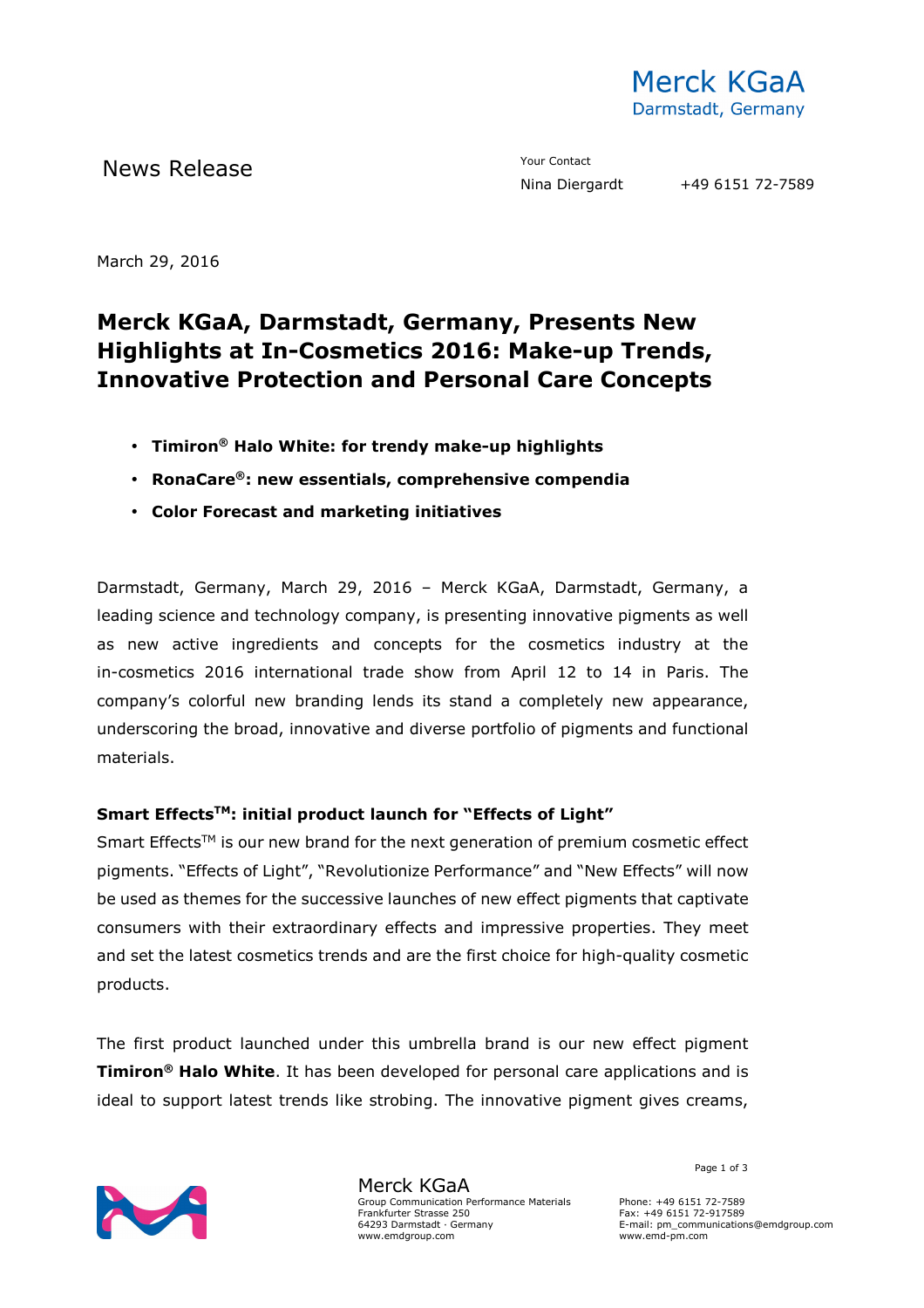## News Release

lotions, foundations and makeup products a natural shimmer that refines facial features and produces light effects and radiance precisely where sunshine illuminates a face on a summer day: on the forehead, nose, chin, and cheekbones. Timiron**®** Halo White is based on a synthetic mica substrate and is distinguished by the high purity of its exceptional frosty-white color.

### **New RonaCare® developments further essentials and comprehensive compendia**

With our RonaCare**®** Essentials product line, we offer the main components for topquality cosmetic formulations. Thirteen new products have been added to the portfolio, with which manufacturers can meet international legal requirements and significantly accelerate their supplier qualification processes: With RonaCare® Essentials, maximum product safety and analytical quality assurance go hand-inhand with high batch-to-batch consistency and comprehensive documentation.

Products for hair, skin and dental care as well as for sun protection can be developed faster since comprehensive compendia will soon provide cosmetics manufacturers with all the necessary information and documentation on all products of the RonaCare**®**, Eusolex®, Oxynex®, and RonaFlair® brands. They will include general product data, regulatory data, analytical data and safety instructions as well as details for manufacturing the respective product and information on its efficacy. These extensive collections from Merck KGaA, Darmstadt, Germany, will save manufacturers valuable time, money and resources.

### **Color Forecast: new design, new features**

In the Color Forecast, our trend scouts describe today what will be in fashion next year. Published twice a year as spring/summer and autumn/winter editions, the Color Forecast provides information 18 months in advance and includes many vivid examples of tomorrow's beauty trends. A new layout has been adopted for the 2017 Spring/Summer Color Forecast, which is now being issued. With a completely modified design and even more useful information and details for customers, it describes color trends and reveals how effect pigments in packaging and in contents create an overall appealing image in line with the "inside meets outside" principle. With a strong emphasis on cosmetics, the Color Forecast presents eight different beauty looks in four color stories. It thus offers product developers and marketing